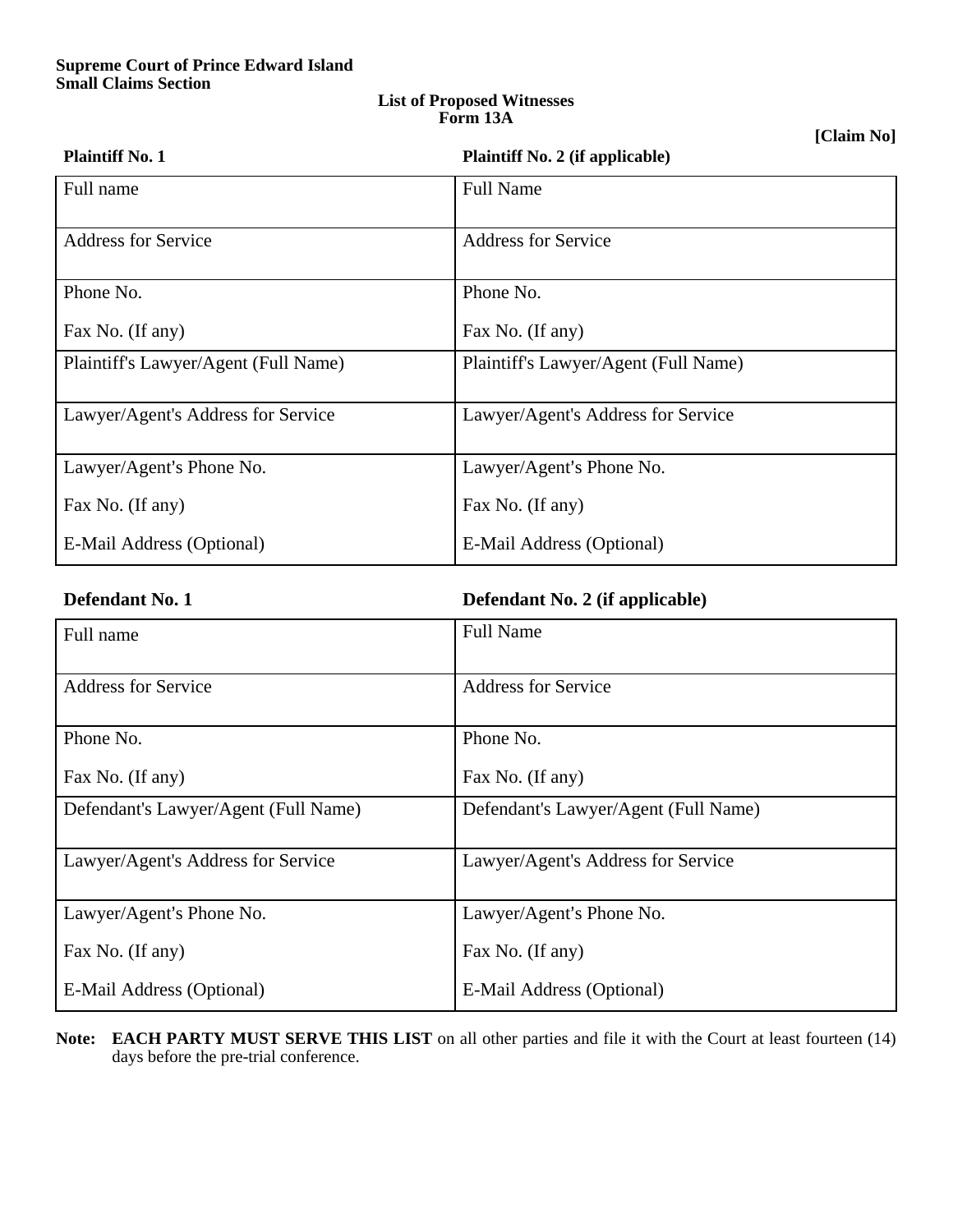| (Name of Party/Representative)                               |                                                                                                                                                                                                                                             |  |  |
|--------------------------------------------------------------|---------------------------------------------------------------------------------------------------------------------------------------------------------------------------------------------------------------------------------------------|--|--|
| The following is my list of proposed witnesses in this case: |                                                                                                                                                                                                                                             |  |  |
| Name of Witness                                              | Address, phone and fax numbers                                                                                                                                                                                                              |  |  |
| 1.                                                           | <u> 1989 - Johann Barbara, margaret eta idazlearia (h. 1989).</u>                                                                                                                                                                           |  |  |
|                                                              |                                                                                                                                                                                                                                             |  |  |
|                                                              |                                                                                                                                                                                                                                             |  |  |
| 2.                                                           |                                                                                                                                                                                                                                             |  |  |
|                                                              | <u> 1989 - Johann John Stone, markin film yn y brening yn y brening yn y brening yn y brening yn y brening y bre</u><br><u> 1989 - Johann Barbara, martxa alemaniar argamento este alemaniar alemaniar alemaniar alemaniar alemaniar al</u> |  |  |
|                                                              |                                                                                                                                                                                                                                             |  |  |
| 3.                                                           |                                                                                                                                                                                                                                             |  |  |
|                                                              |                                                                                                                                                                                                                                             |  |  |
|                                                              |                                                                                                                                                                                                                                             |  |  |
| 4.                                                           |                                                                                                                                                                                                                                             |  |  |
|                                                              |                                                                                                                                                                                                                                             |  |  |
|                                                              |                                                                                                                                                                                                                                             |  |  |
| 5.                                                           |                                                                                                                                                                                                                                             |  |  |
|                                                              |                                                                                                                                                                                                                                             |  |  |
|                                                              |                                                                                                                                                                                                                                             |  |  |